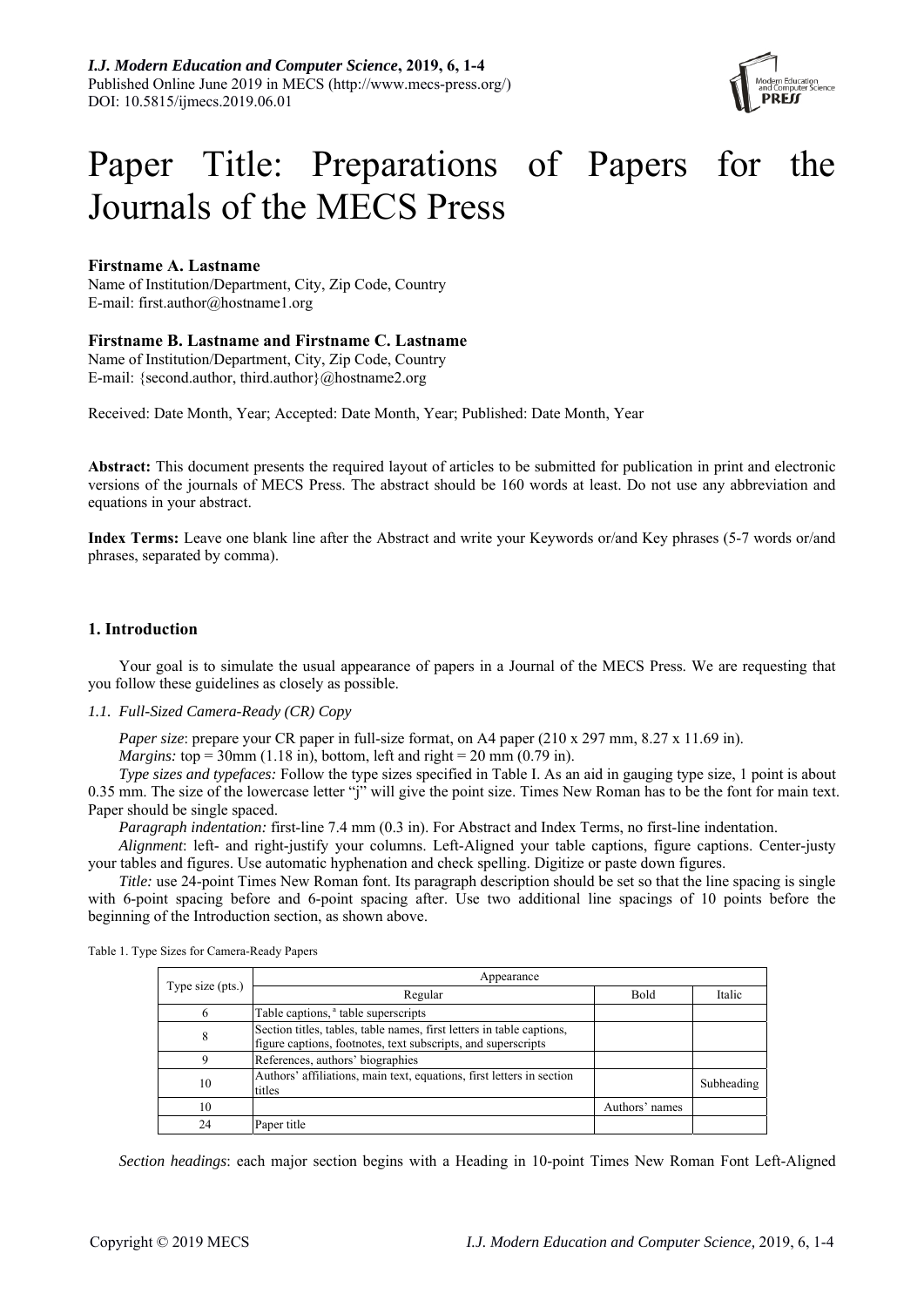within the column and numbered using Roman numerals (except for ACKNOWLEDGEMENT and REFERENCES), followed by a period, two spaces, and Each word (except for Prepositions, Pronouns) first letter should be capitalized, others lowercase. The paragraph description of the section heading line should be set for 12 points before and 12 points after.

*Subheadings:* should be 10-point, italic, left justified, and numbered with letters (1.1, 1.2, …), followed by a period, two spaces, and the title using an initial capital letter for each word. The paragraph description of the subheading line should be set for 6 points before and 6 points after.

## *1.2. PDF Creation*

The PDF document should be sent as an *open file*, i.e. without any data protection.

Please do not use the Adobe Acrobat PDFWriter to generate the PDF file. Use the Adobe Acrobat Distiller instead, which is contained in the same package as the Acrobat PDFWriter.

Make sure that you have used Type 1 or True Type Fonts (check with the Acrobat Reader or Acrobat Writer by clicking on File>Document Properties>Fonts to see the list of fonts and their type used in the PDF document).

As always with a conversion to PDF, authors should *very carefully* check a printed copy.

## **2. Helpful Hints**

#### *2.1. Figures and Tables*

Position figures and tables at the center of the page. Figure captions should be Left-Aligned below the figures; table captions should be Left-Aligned above. Avoid placing figures and tables before their first mention in the text. Use the abbreviation "Fig. 1," even at the beginning of a sentence.



Fig.1. Note how the caption is centered in the column.

To figure axis labels, use words rather than symbols. Do not label axes only with units. Do not label axes with a ratio of quantities and units. Figure labels should be legible, about 9-point type.

Color figures will be appearing only in online publication. All figures will be black and white graphs in print publication.

#### *2.2. References*

Number citations consecutively in square brackets [1]. No punctuation follows the bracket [2]. Use "Ref. [3]" or "Reference [3]" at the beginning of a sentence:

Give all authors' names; use "et al." if there are six authors or more. Papers that have not been published, even if they have been submitted for publication, should be cited as "unpublished" [4]. Papers that have been accepted for publication should be cited as "in press" [5]. In a paper title, capitalize the first word and all other words except for conjunctions, prepositions less than seven letters, and prepositional phrases.

For papers published in translated journals, first give the English citation, then the original foreign-language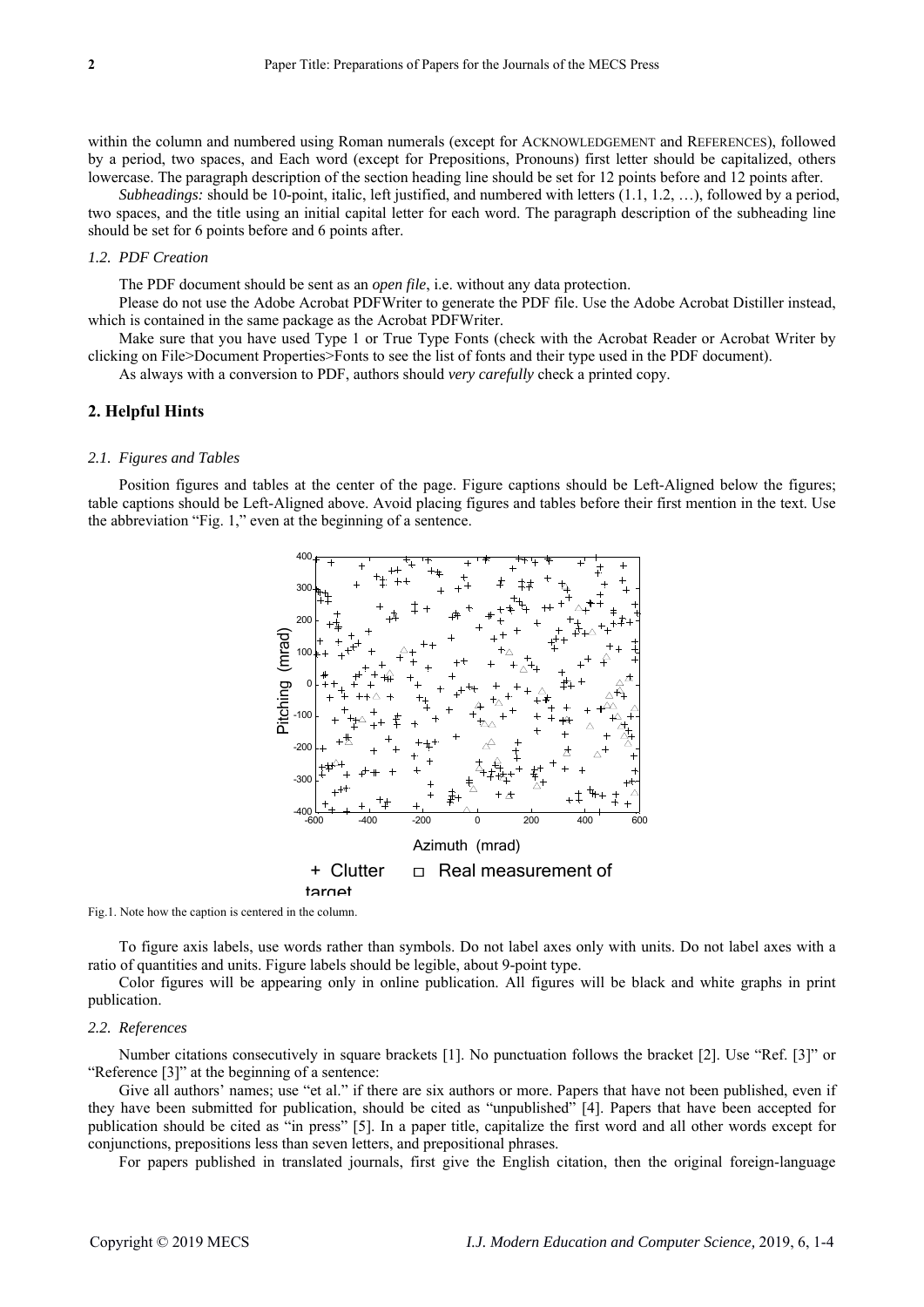For on-line references a URL and time accessed must be given.

At the end of each reference, give the DOI (Digital Object Identifier) number as long as available, in the format as "doi:10.1518/hfes.2006.27224"

#### *2.3. Footnotes*

Number footnotes separately in superscripts  $1, 2, \dots$ . Place the actual footnote at the bottom of the column in which it was cited, as in this column. See first page footnote for an example.

Dates of manuscript submission, revision and acceptance should be included in the first page footnote. Remove the first page footnote if you don't have any information there.

## *2.4. Abbreviations and Acronyms*

Define abbreviations and acronyms the first time they are used in the text, even after they have been defined in the abstract. Do not use abbreviations in the title unless they are unavoidable.

#### *2.5. Equations*

Equations should be centered in the column. The paragraph description of the line containing the equation should be set for one-line spacings before and after. Number equations consecutively with equation numbers in parentheses flush with the right margin, as in (1). Italicize Roman symbols for quantities and variables, but not Greek symbols. Punctuate equations with commas or periods when they are part of a sentence, as in

$$
a+b=c \tag{1}
$$

Symbols in your equation should be defined before the equation appears or immediately following. Use "(1)," not "Eq.  $(1)$ " or "equation  $(1)$ ," except at the beginning of a sentence: "Equation  $(1)$  is ..."

## *2.6. Other Recommendations*

Use either SI (MKS) or CGS as primary units. (SI units are encouraged.) If your native language is not English, try to get a native English-speaking colleague to proofread your paper. Do not add page numbers.

## *2.7. A Quick Checklist*

- **Paper size**=A4; **Margins**: top=3cm, bottom=left=right=2cm;
- For the whole document ("Ctrl-A" to select the whole document), **Font Type**=Times New Roman, do **NOT**  use any Asian font type like SimSun in formulas, section numbers (III, IV, V, ...), list numbers (1), 2), (1),  $(2), ...$ ), or punctuation marks  $(",", "", "", "", "", "", "", ...).$  Check Word Count (on the status bar at the bottom of the window) to ensure the number of Asian Characters (including textboxes and footnotes) is 0
- In Paragraph settings for the whole document ("Ctrl-A" to select the whole document), **Line spacing** must be "Single", "Snap to grid" must **NOT** be checked.
- In Paragraph settings for main text except section titles, **Indentation** left=right=0, first line=0.74cm; **Spacing**  before=after=0, not blank line between paragraphs
- Title and authors: font style=regular NOT bold NOT italic; font size for title is 24 with 6 spacing before & after, for authors names font size is 11, affiliations font size is 10
- **References**: strictly follow the instructions in Section 2.2.
- **Biographies**: it is strongly recommended adding for each author a short bio to the end of the paper.

## **Appendix A Appendix Title**

Appendixes, if needed, are numbered by A, B, C... Use two spaces before APPENDIX TITLE.

## **Acknowledgment**

The authors wish to thank A, B, C. This work was supported in part by a grant from XYZ.

## **References**

- [1] G. Eason, B. Noble, and I. N. Sneddon, "On certain integrals of Lipschitz-Hankel type involving products of Bessel functions," *Phil. Trans. Roy. Soc. London*, vol. A247, pp. 529–551, April 1955.
- [2] J. Clerk Maxwell, *A Treatise on Electricity and Magnetism*, 3rd ed., vol. 2. Oxford: Clarendon, 1892, pp.68–73.
- [3] I. S. Jacobs and C. P. Bean, "Fine particles, thin films and exchange anisotropy," in *Magnetism*, vol. III, G. T. Rado and H. Suhl, Eds. New York: Academic, 1963, pp. 271–350.